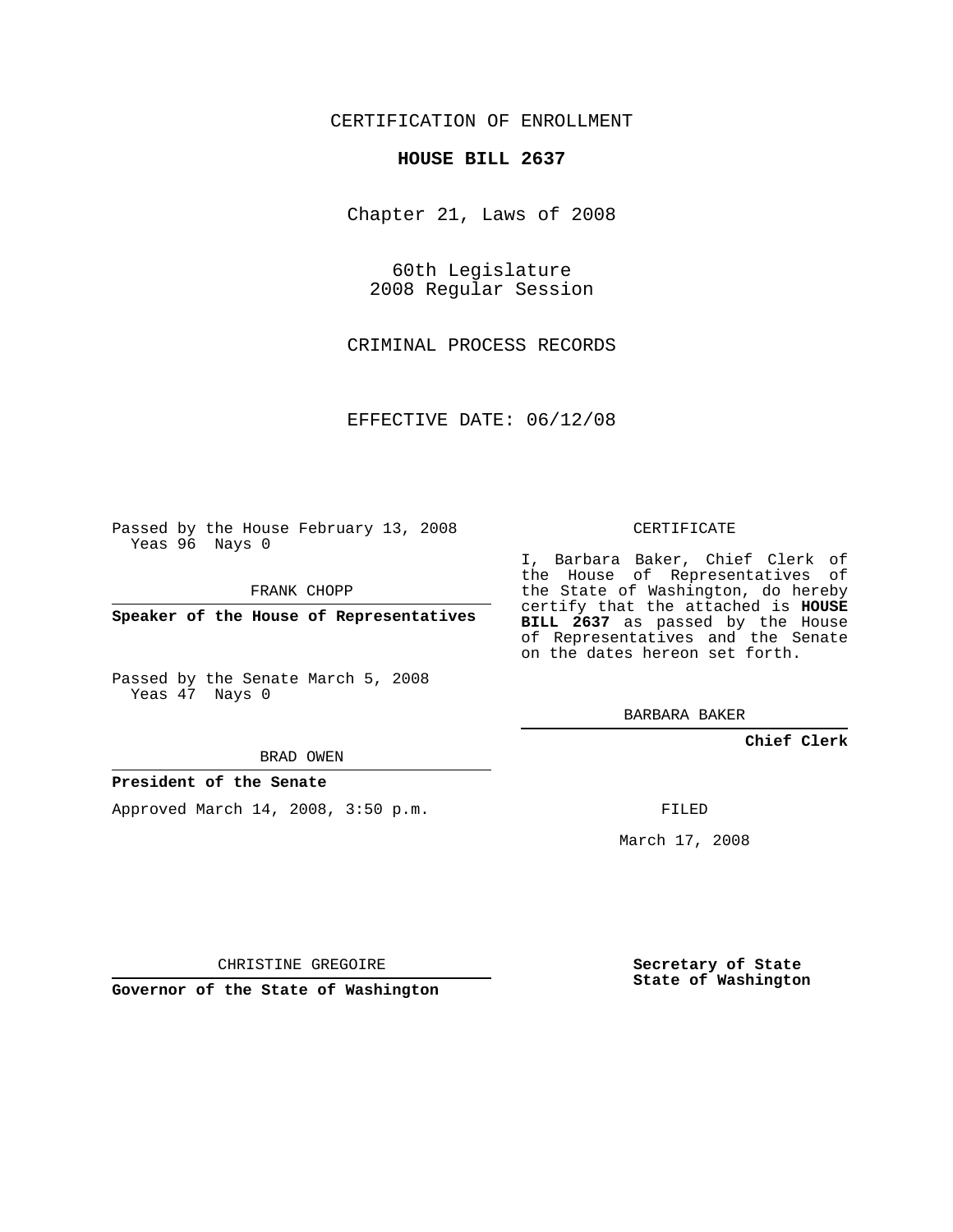## **HOUSE BILL 2637** \_\_\_\_\_\_\_\_\_\_\_\_\_\_\_\_\_\_\_\_\_\_\_\_\_\_\_\_\_\_\_\_\_\_\_\_\_\_\_\_\_\_\_\_\_

\_\_\_\_\_\_\_\_\_\_\_\_\_\_\_\_\_\_\_\_\_\_\_\_\_\_\_\_\_\_\_\_\_\_\_\_\_\_\_\_\_\_\_\_\_

Passed Legislature - 2008 Regular Session

**State of Washington 60th Legislature 2008 Regular Session By** Representatives Pearson, O'Brien, Ericks, Ross, and Roach; by request of Attorney General

Prefiled 01/11/08. Read first time 01/14/08. Referred to Committee on Judiciary.

1 AN ACT Relating to records in a criminal case; and adding a new chapter to Title 10 RCW.

BE IT ENACTED BY THE LEGISLATURE OF THE STATE OF WASHINGTON:

 NEW SECTION. **Sec. 1.** The legislature finds that many businesses, associations, and organizations providing goods and services to the public, conducting other activity in Washington, or otherwise affecting residents of Washington now operate nationally or globally and often maintain their business records in a location outside the state of Washington. The legislature further finds that bringing persons or organizations committing crimes in Washington to justice is a matter of great public interest because crimes have a significant effect on businesses, associations, and other organizations that conduct business in Washington, as well as on Washington citizens. Crimes result in significant harm and losses to persons, businesses, associations, and other organizations victimized, as well as persons not directly victimized when businesses or others more directly affected by the crimes must raise prices to cover crime losses. The ability of law enforcement and the criminal justice system to effectively perform their duties to the public often depends upon law enforcement agencies,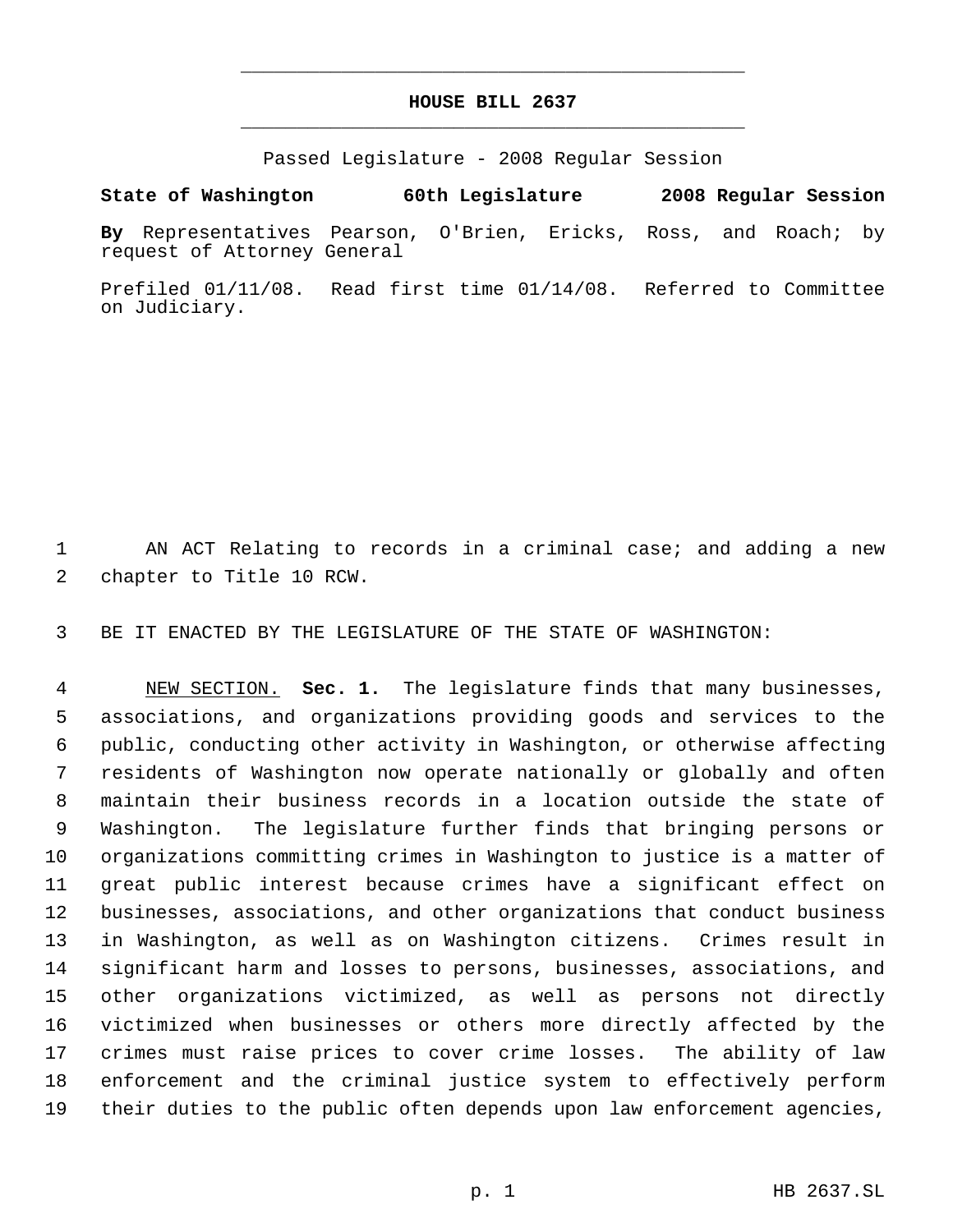prosecutors, and criminal defense attorneys being able to obtain and use records relevant to crimes that affect Washington's citizens, businesses, associations, organizations, and others who provide goods or services, or conduct other activity in Washington. In the course of fulfilling their duties to the public, law enforcement agencies, prosecutors, and criminal defense attorneys must frequently obtain records from these entities, and be able to use the records in court. The ability to obtain and use these records has an impact on Washington citizens because it affects the ability to enforce Washington's criminal laws and affects the deterrence value arising from criminal prosecution. Effectively combating crime requires laws facilitating and requiring that all those who possess records relevant to a criminal investigation comply with the legal process issued in connection with criminal investigations or litigation.

 NEW SECTION. **Sec. 2.** The definitions in this section apply throughout this chapter unless the context clearly requires otherwise.

 (1) "Adverse result" includes one or more of the following possible consequences:

(a) Danger to the life or physical safety of an individual;

(b) A flight from prosecution;

 (c) The destruction of, potential loss of, or tampering with evidence;

(d) The intimidation of potential witnesses;

(e) Jeopardy to an investigation or undue delay of a trial.

 (2) "Applicant" means a law enforcement officer, prosecuting attorney, deputy or special deputy prosecuting attorney, or defense attorney who is seeking criminal process under section 3 of this act.

 (3) "Criminal process" means a search warrant or legal process issued pursuant to RCW 10.79.015 and CrR 2.3; any process issued pursuant to chapter 9.73, 9A.82, 10.27, or 10.29 RCW; and any other legal process signed by a judge of the superior court and issued in a criminal matter which allows the search for or commands production of records that are in the actual or constructive possession of the recipient, regardless of whether the recipient or the records are physically located within the state.

(4) "Defense attorney" means an attorney of record for a person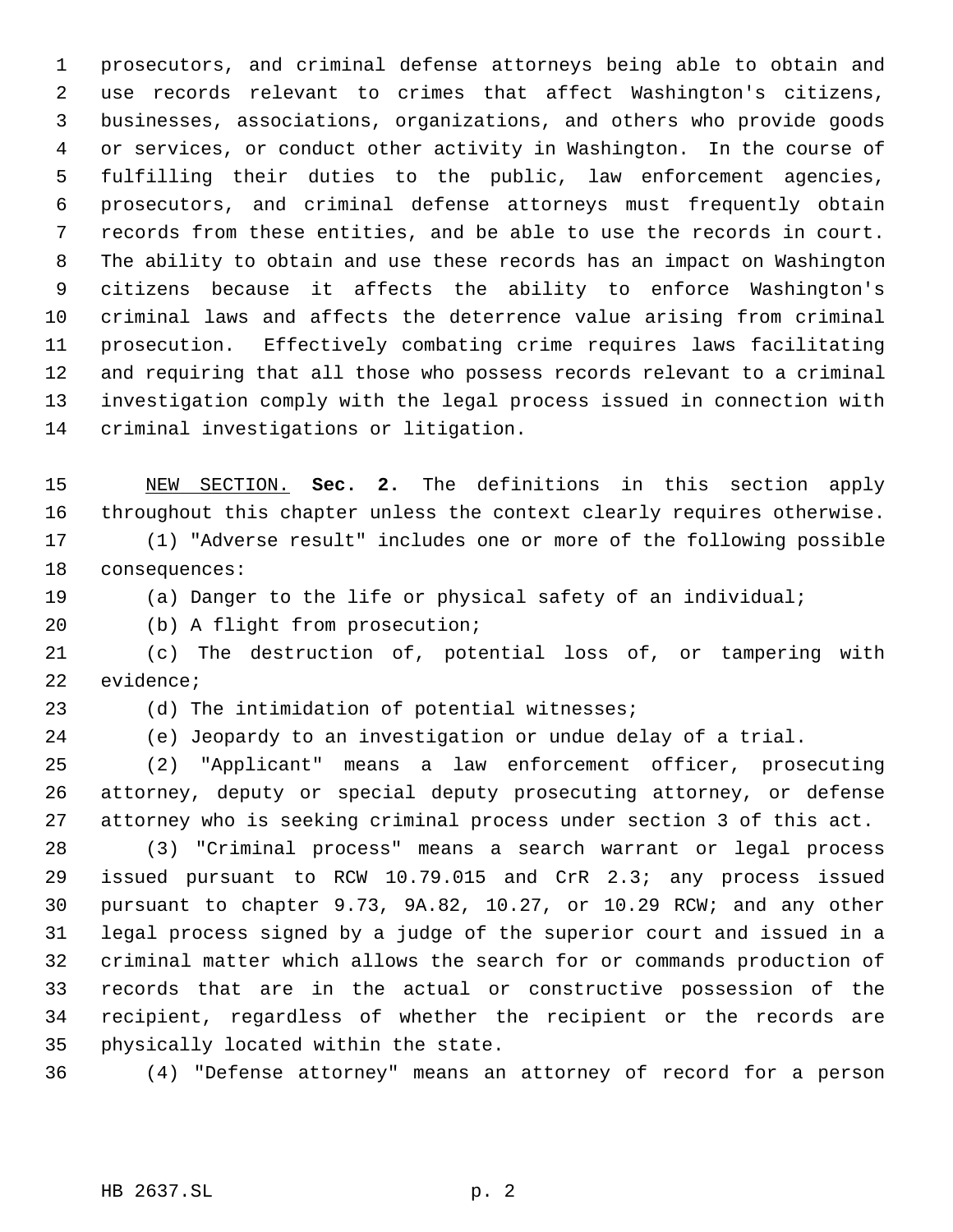charged with a crime when the attorney is seeking the issuance of criminal process for the defense of the criminal case.

 (5) "Properly served" means delivery by hand or in a manner reasonably allowing for proof of delivery if delivered by United States mail, overnight delivery service, or facsimile to the recipient addressee of criminal process.

 (6) "Recipient" means a person, as defined in RCW 9A.04.110, or a business, as defined in RCW 5.45.010, that has conducted business or engaged in transactions occurring at least in part in this state upon whom criminal process issued under this chapter is properly served.

 NEW SECTION. **Sec. 3.** This section shall apply to any criminal process allowing for search of or commanding production of records that are in the actual or constructive possession of a recipient who receives service outside Washington, regardless of whether the recipient or the records are physically located within the state.

 (1) When properly served with criminal process issued under this section, the recipient shall provide the applicant all records sought pursuant to the criminal process. The records shall be produced within twenty business days of receipt of the criminal process, unless the process requires earlier production. An applicant may consent to a recipient's request for additional time to comply with the criminal process.

 (2) Criminal process issued under this section must contain the following language in bold type on the first page of the document: "This [warrant, subpoena, order] is issued pursuant to RCW [insert citation to this statute]. A response is due within twenty business days of receipt, unless a shorter time is stated herein, or the applicant consents to a recipient's request for additional time to comply."

 (3) If the judge finds reason to suspect that failure to produce records within twenty business days would cause an adverse result, the criminal process may require production of records within less than twenty business days. A court may reasonably extend the time required for production of the records upon finding that the recipient has shown good cause for that extension and that an extension of time would not cause an adverse result.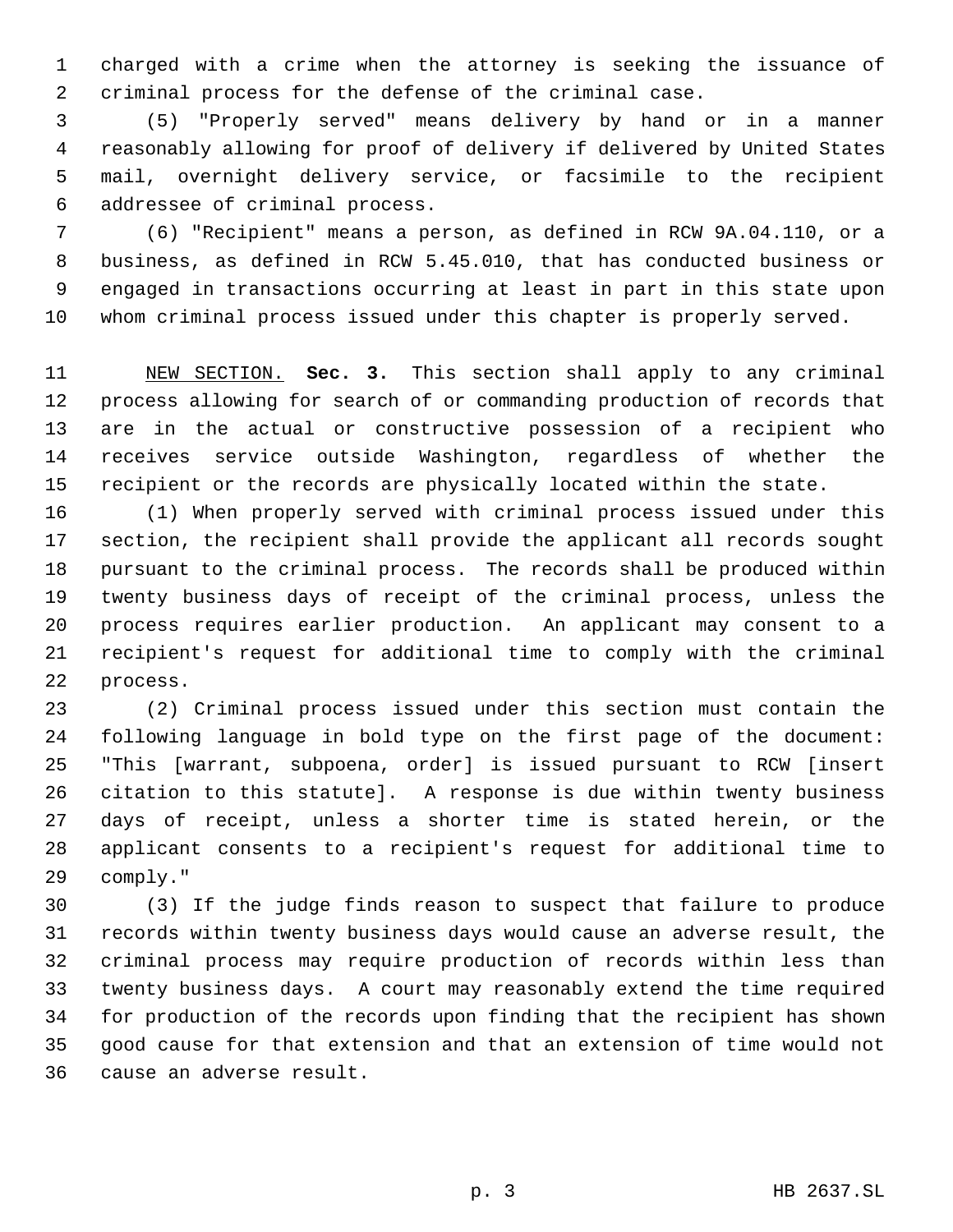(4) When properly served with criminal process issued under this section, a recipient who seeks to quash the criminal process must seek relief from the court where the criminal process was issued, within the time originally required for production of records. The court shall hear and decide the motion no later than five court days after the motion is filed. An applicant's consent, under subsection (1) of this section, to a recipient's request for additional time to comply with the criminal process does not extend the date by which a recipient must seek the relief designated in this section.

 NEW SECTION. **Sec. 4.** (1) Upon written request from the applicant, or if ordered by the court, the recipient of criminal process shall verify the authenticity of records that it produces by providing an affidavit, declaration, or certification that complies with subsection (2) of this section. The requirements of RCW 5.45.020 regarding business records as evidence may be satisfied by an affidavit, declaration, or certification that complies with subsection (2) of this section, without the need for testimony from the custodian of records, regardless of whether the business records were produced by a foreign or Washington state entity.

 (2) To be admissible without testimony from the custodian of records, business records must be accompanied by an affidavit, declaration, or certification by its record custodian or other qualified person that includes contact information for the witness completing the document and attests to the following:

 (a) The witness is the custodian of the record or sets forth 26 evidence that the witness is qualified to testify about the record;

 (b) The record was made at or near the time of the act, condition, or event set forth in the record by, or from information transmitted by, a person with knowledge of those matters;

(c) The record was made in the regular course of business;

 (d) The identity of the record and the mode of its preparation; and (e) Either that the record is the original or that it is a duplicate that accurately reproduces the original.

 (3) A party intending to offer a record into evidence under this section must provide written notice of that intention to all adverse parties, and must make the record and affidavit, declaration, or certification available for inspection sufficiently in advance of their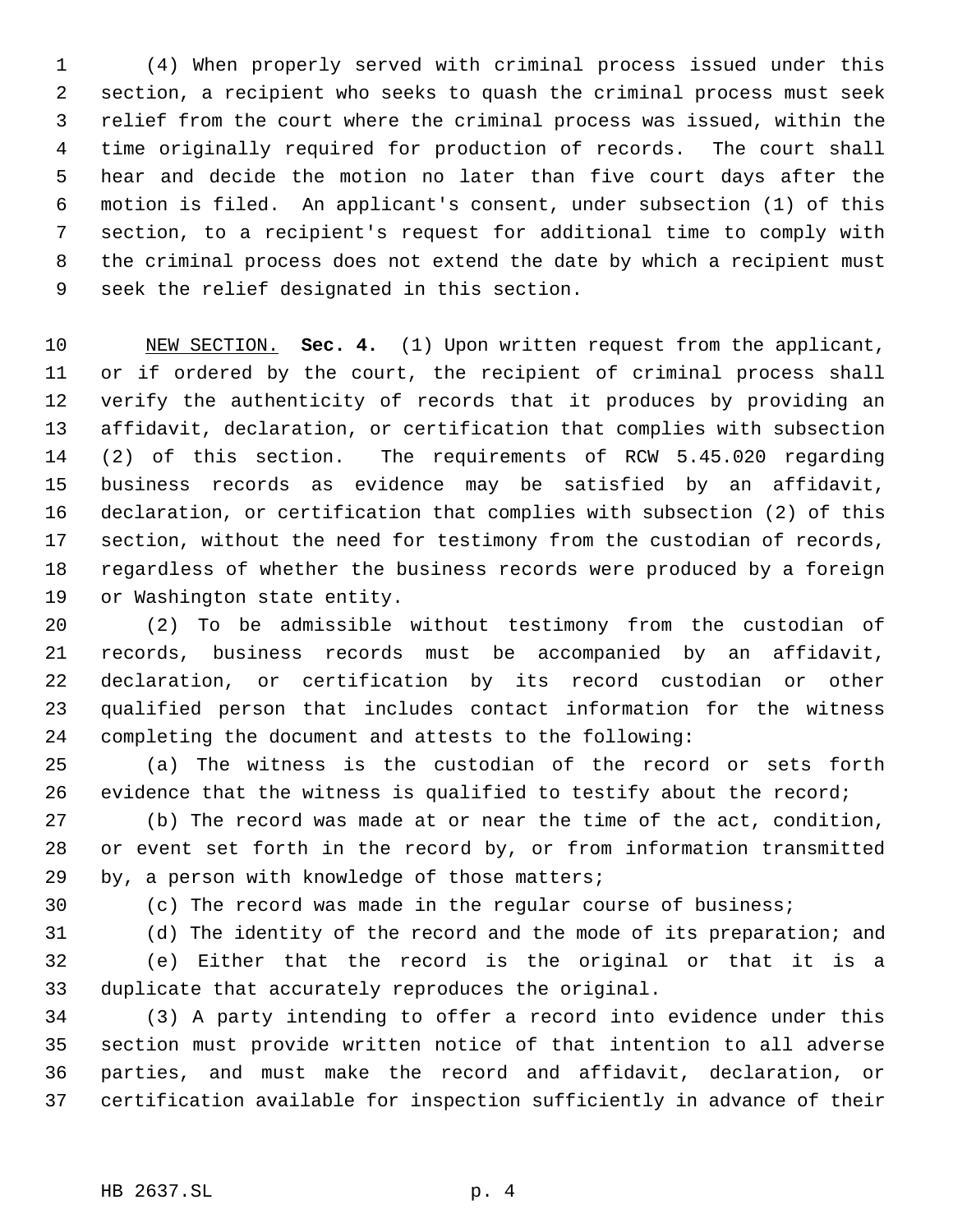offer into evidence to provide an adverse party with a fair opportunity to challenge them. A motion opposing admission in evidence of the record shall be made and determined by the court before trial and with sufficient time to allow the party offering the record time, if the motion is granted, to produce the custodian of the record or other qualified person at trial, without creating hardship on the party or on the custodian or other qualified person.

 (4) Failure by a party to timely file a motion under subsection (4) of this section shall constitute a waiver of objection to admission of the evidence, but the court for good cause shown may grant relief from the waiver. When the court grants relief from the waiver, and thereafter determines the custodian of the record shall appear, a continuance of the trial may be granted to provide the proponent of the record sufficient time to arrange for the necessary witness to appear. (5) Nothing in this section precludes either party from calling the custodian of record of the record or other witness to testify regarding the record.

 NEW SECTION. **Sec. 5.** A Washington recipient, when served with process that was issued by or in another state that on its face purports to be valid criminal process shall comply with that process as if that process had been issued by a Washington court.

 NEW SECTION. **Sec. 6.** A recipient of criminal process or process under sections 2 and 5 of this act, and any other person that responds to such process is immune from civil and criminal liability for complying with the process, and for any failure to provide notice of any disclosure to the person who is the subject of or identified in the disclosure.

 NEW SECTION. **Sec. 7.** A judge of the superior court may issue any criminal process to any recipient at any address, within or without the state, for any matter over which the court has criminal jurisdiction pursuant to RCW 9A.04.030. This section does not limit a court's authority to issue warrants or legal process under other provisions of state law.